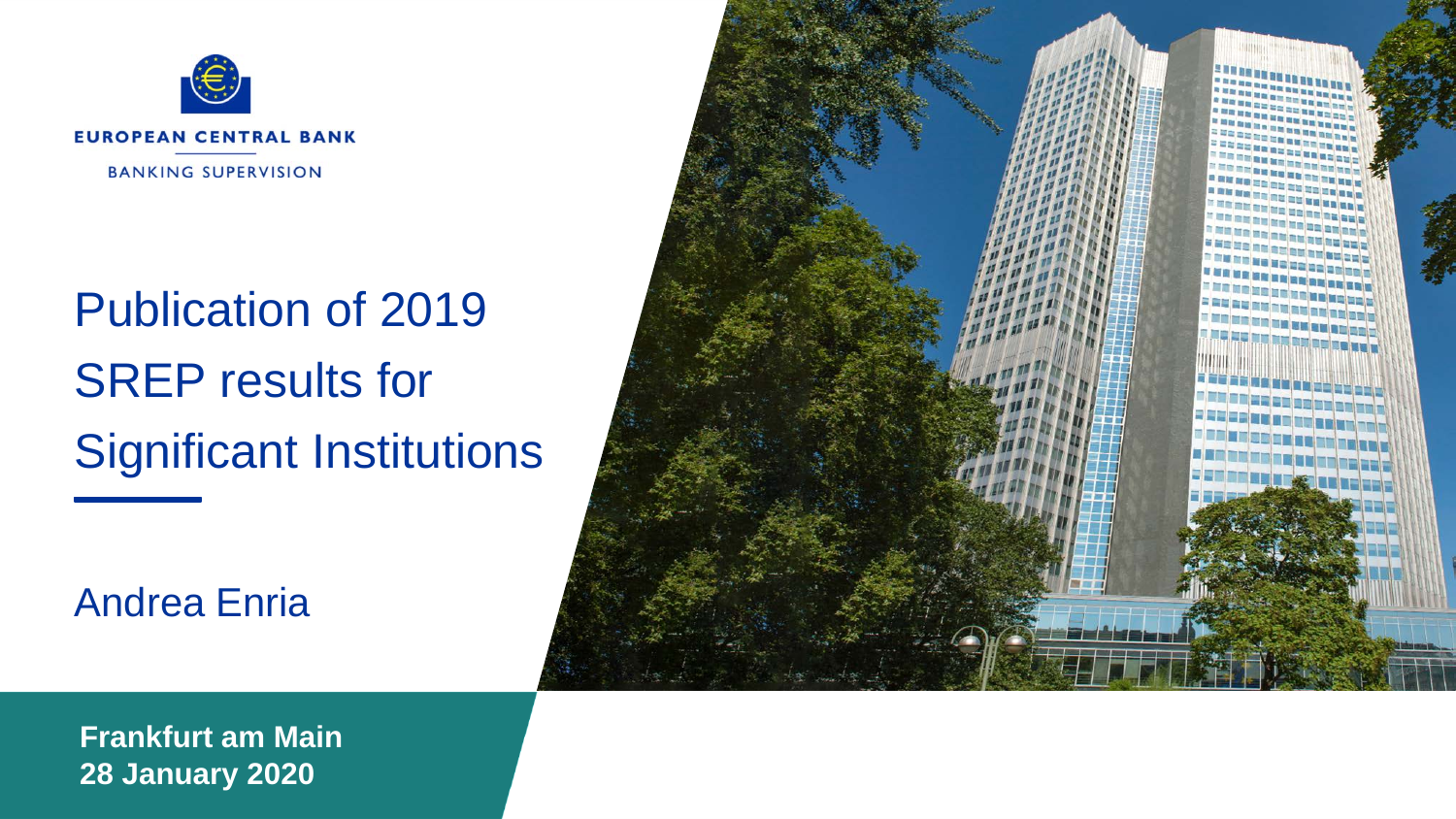## This presentation on **2019 SREP outcomes**:

### Enhanced **transparency**



3

4

1

### **Stability** CET1 capital requirements and quidance

- A. Stable CET1 requirements and guidance
- B. Changes in P2R for around 30% of banks
- C. G-SIBs face lower P2G reflecting higher resilience in the stress test
- D. Including all other buffers, G-SIBs have comparable capital requirements
- $\Box$  Most banks are capitalised above all CET1 requirements, buffers and guidance

### **Supervisory concerns** on internal governance, operational risk and profitability

- A. Almost one third of all SREP qualitative measures show governance weakness
- B. Internal Governance measures by area
- Many banks do not earn their cost of capital

### Improved **asset quality**

- A. Banks have put a lot of effort into bringing down NPLs
- B. Planned future reduction by sample of 32 banks with high levels of NPLs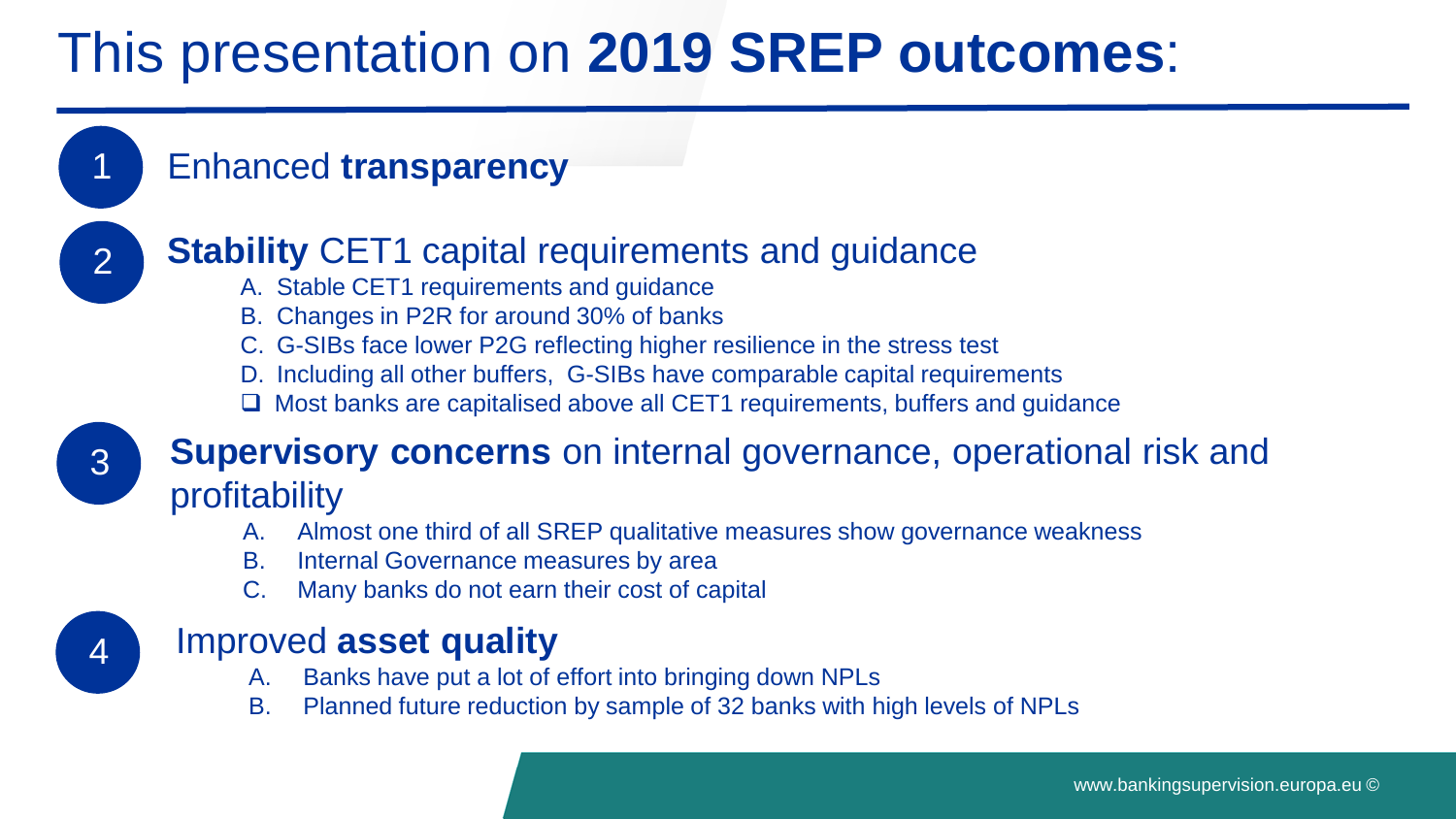## **Transparency** allows peer analysis and informed investor decisions.

- For first time ever the ECB is publishing individual SREP results
- 108 out of 109 banks agreed to this disclosure of Pillar 2 requirements one year ahead of CRR disclosure requirements
- The ECB is publishing today a report on the SREP methodology as well as aggregated SREP results

| <b>P2R results</b>                                                     |                                           | <b>P2R results</b>                                              |                                            |
|------------------------------------------------------------------------|-------------------------------------------|-----------------------------------------------------------------|--------------------------------------------|
| Institution name                                                       | tera eta atia cerri<br>associated in 2020 | Institution name                                                | 2019 F2R all in CETT<br>annikrahle in 2008 |
| Agend Rock AG                                                          | 225%                                      | OZ BANK AG Deutsche Zentral-Genotormutaftsbank                  | 1,72%                                      |
| All SED harden.                                                        | 2,00%                                     | <b>Cryse Crysen Bank AG</b>                                     | 1,71%                                      |
| ABANCA Compración Bancaria S.A.                                        | 1,799                                     | Eurobank Etgaslas S.A.                                          | 3,00%                                      |
| <b>Khamia G.C.</b>                                                     | 1,559                                     | Hamburg Commercial Bank AG                                      | 2,73%                                      |
| ABY AMRO Earn N.Y.                                                     | 2,889                                     | HASPA Finanziholding                                            | 1,00%                                      |
| ASS Great rid                                                          | 3,009                                     | Hellenc Bank Public Company Limited                             | 3,33%                                      |
| Alpha Bank AE                                                          | 2.589                                     | HSBC Bank Maita p.l.c.                                          | 225%                                       |
| At '500 banks'                                                         | 2,25%                                     | HSEC France                                                     | 3,00%                                      |
| AX 588 Family                                                          | 2,25%                                     | <b>Bernar Raton S.A.</b>                                        | 2.50%                                      |
| At Semiliard                                                           | 1,70%                                     | Torrea Banco S.p.A. - Estituta Centrale del Credita Coaperativo | 2,53%                                      |
| AIA Bank Briggam SA                                                    | 2,75%                                     | INS Groep N.V.                                                  | 1,75%                                      |
| BRACK AND MTS GET PASCAE DE SEDAN S.p.A.                               | 3,000                                     | <b>Intera Sangapio S.o.A.</b>                                   | $1.6$ fm                                   |
| Banca Popolare di Sondrio, Società Cooperativa per Azioni              | sais                                      | Investmingsmaatschappa Argenta MV                               | 1,798                                      |
| Easte Billian Victory Americans L.A.                                   | 0.989                                     | LP, Morgan Bank Luxembourg S.A.                                 | 2.23%                                      |
| Easyn RPM Sm &                                                         | 2.249                                     | KBC Group NV                                                    | 125%                                       |
| Eases Commisi Portugués, SA                                            | 2.218                                     | KB, European Private Sankers S.A.                               | <b>YARM</b>                                |
| Europ de Crédito Social Cooperativo, S.A.                              | 2,539                                     | Kunterahoitus Cus                                               | 2,25%                                      |
| <b>Banco-de Saturdell, S.A.</b>                                        | 2.35 <sub>0</sub>                         | Kurantarik S.A.                                                 | 1,20%                                      |
| <b>Rasco Sastantar S.A.</b>                                            | 1,539                                     | La Bancon Postale                                               | 2,65%                                      |
| Bank of America Marrill Lyrch International Designant Activity Company | 2,329                                     | Lendesbank Eaden-Württemberg                                    | 1.759                                      |
| Eask of Cignus Hokkings Public Limited Company                         | 1,029                                     | Landschack Derin AG                                             | 1,50%                                      |
| <b>Eask of 2 shared Group pld</b>                                      | 2,23%                                     | Landesbank Hessen-Thüsingen Grozentrale                         | 1.25%                                      |
| <b>Bank of Valletta pic</b>                                            | 1,75%                                     | <b>I Beshare Ca.</b>                                            | 2,53%                                      |
| Easkister, S.A.                                                        | 1,239                                     | 15F Nani Imentments S.A.r.S.                                    | 3,00%                                      |
| Bangue Degroof Petercam SA                                             | 1,009                                     | Luminor Bank AS                                                 | 2,00%                                      |
| Earnise et Canse d'Epargne de l'Etat, Luxembourg                       | <b>1 ANV</b>                              | MIA Group Limited                                               | 3,00%                                      |
| Eangue Internationale à Luxembourg S.A.                                | 1,73%                                     | Mediobanca - Banca di Crestito Finanziario S.a.A.               | $<$ 3 km.                                  |
| <b>Rentant Rank Instand PLC</b>                                        | 2N + May (1.2N or € 100 M)                | Minchenr Ingethekerbank at                                      | 1,50%                                      |
| <b>Report financial</b>                                                | 2.004                                     | National Bank of Greece S.A.                                    | 1,009                                      |
| Equenche Landesbank                                                    | 2.599                                     | Nederlandse Waterschandiani N.Y.                                | 2,26%                                      |
| Bellius Bank NV                                                        | 2.00%                                     | Nordus Bank Abg                                                 | 1,73%                                      |
| 884 Tenedora de Artignez S.A.U.                                        | 2,00%                                     | Nova Uchkemke banka d.d. Laddiana                               | 2.25%                                      |
| <b>Bigy Steen S&amp; (E)</b>                                           |                                           | OP Osupáunta                                                    | 2,23%                                      |
| <b>BND Bank N.V.</b>                                                   | 3.00%<br>0.158                            | Pickers Bank S.A.                                               | 1,25%                                      |
|                                                                        |                                           | Saifieisen Barii Stiernational AG                               | 2,25%                                      |
| 5M Field 6 S.A.                                                        | 1,299                                     | Raiffeisenbankergruppe DÖ'Verbund eGen                          | 1,75%                                      |
| <b>BFCE S.A.</b>                                                       | 1,79%                                     | <b>EEC Investor Services Bank S.A.</b>                          | 2.00%                                      |
| <b>SPEE Special Co.A.</b>                                              | 7009<br>1,509                             | <b>ACR Rank 17th</b>                                            | 3,93%                                      |
| Spiftwoor S.A. (Sensue Publique d'Isvestissement)                      |                                           | <b>BCI Banque SA</b>                                            | 2,00%                                      |
| C.R.H. - Coisse de Refinancement de l'Habitat                          | 6.75%                                     | Sterback Funger AG                                              | 3.35%                                      |
| Calea Geral de Depôsitor, SA<br>Calculard, S.A.                        | 2,25%<br>1,509                            | SFILS A                                                         | 0.20%                                      |
|                                                                        |                                           | Severald sportable as                                           | 1,50%                                      |
| Cassa Centrale Banca - Credito Cooperativo Italiano S.p.A.             | 2,25%<br>2,70%                            | Sacial désérie 1.4                                              |                                            |
| Citibank Holdings Instand Limited                                      |                                           |                                                                 | 1,73%                                      |
| COMMERZILANC Alcompassifischeft                                        | 2.00%                                     | State Street Europe Holdings Germany S.a.r.J. & Co. KG          | 2.00%                                      |
| Confedération Nationale du Crédit Mutuel                               | $<$ 900                                   | Seefbank AS                                                     | 2.025                                      |
| Colombine Raboback U.A.                                                | 1,75%                                     | Spechanic AB                                                    | 1,00%                                      |
| Crédé Agreele S.A.                                                     | 1.509                                     | Turn burden a.v.                                                | 1,509                                      |
| Credits Emiliano Holding S.a.A.                                        | 1,00%                                     | The Bank of New York Mellon SA                                  | 2,00%                                      |
| de volkstank N H                                                       | 3.50%                                     | Lifeter Back Inviand Designated Activity Company                | 3,50%                                      |
| Detaillant Deutsche Genzentrale                                        | 1,50%                                     | UNICAL BANCO, S.A.                                              | 1,25%                                      |
| Deutsche Apotheken und Arztebank erli                                  | 125%                                      | <b>UNCredit S.p.A.</b>                                          | 1.75%                                      |
| Deutsche Back All                                                      | 1,509                                     | tinisme di Banche Italiano Società per Azioni                   | 2.25%                                      |
| Deutsche Pfandtmethank AG                                              | 2,50%                                     | Volksbank Wien AG                                               | 2.9296                                     |
| Desig St.                                                              | 3,25%                                     |                                                                 |                                            |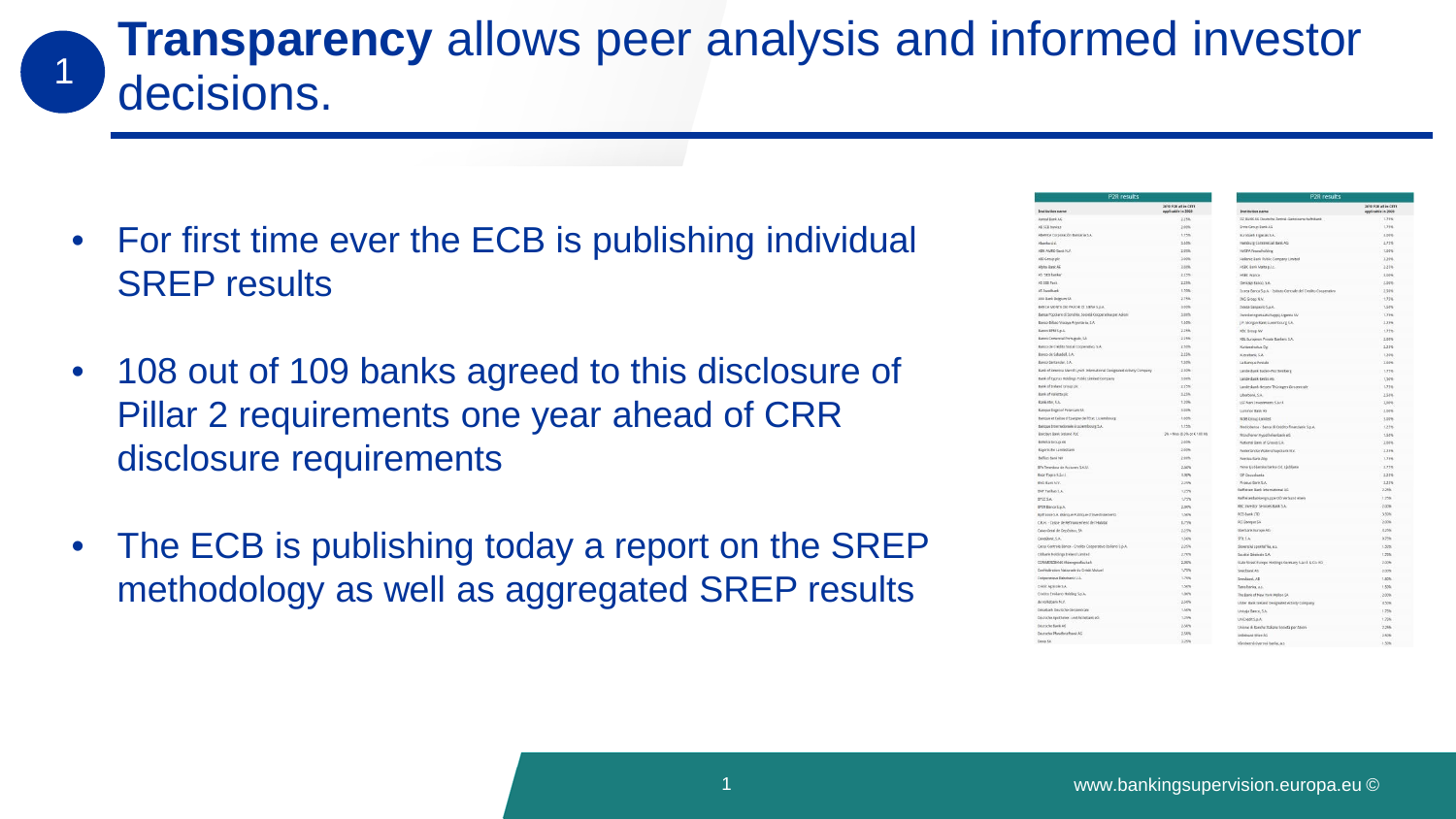#### **CET1 requirements and guidance remain stable on average**, but there are changes for one bank out of three. 2

#### **A. Stable CET1 requirements and guidance**



#### **B. Changes in P2R for around 30% of banks**

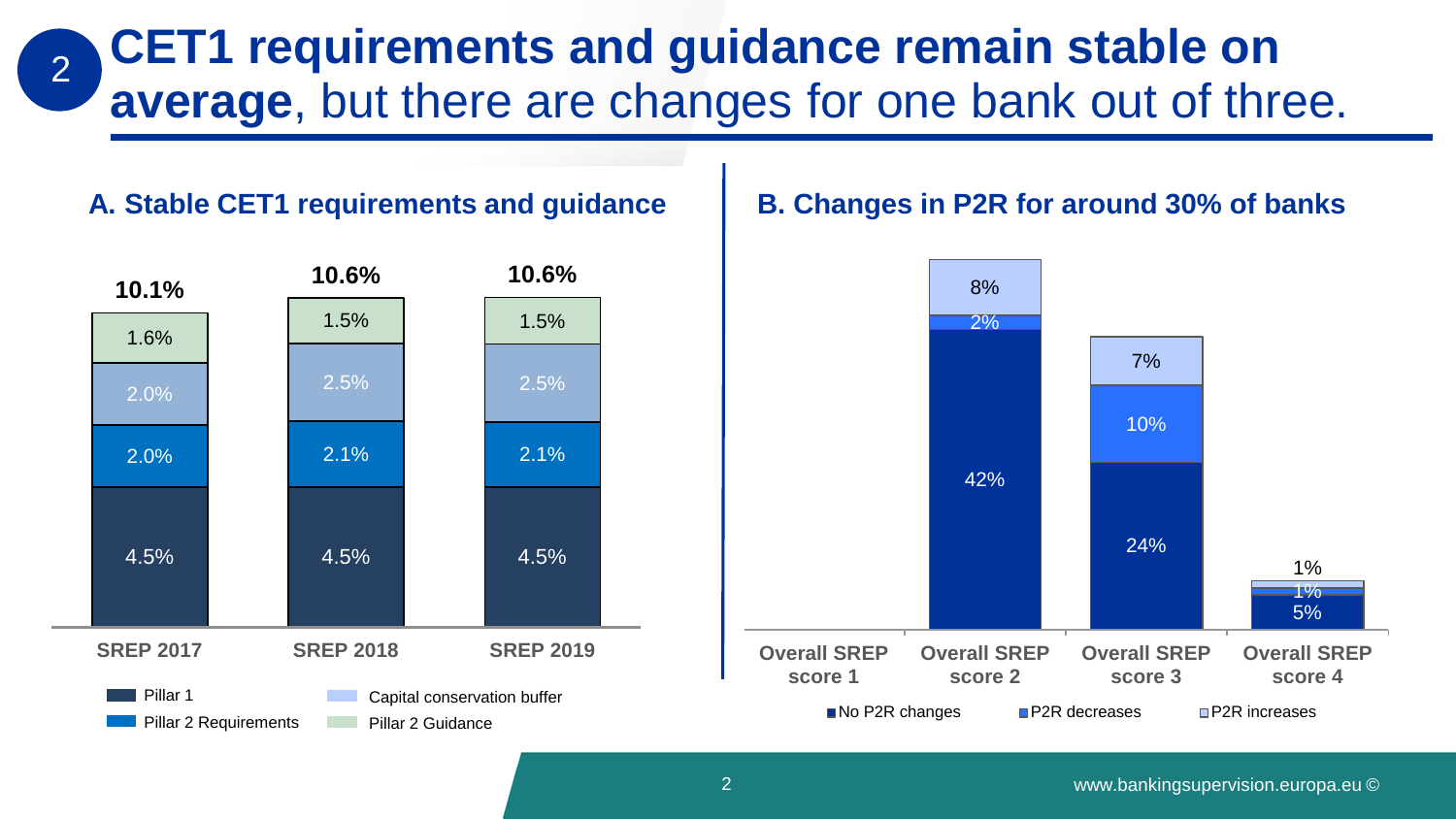#### **The levels** of capital requirements and guidance (including buffers) **are comparable across different types of banks**. 2

#### **C. G-SIBs face lower P2G reflecting higher resilience in the stress test**



G-SII, systemic risk buffer)

Pillar 2 Guidance

#### **D. Including all other buffers, G-SIBs have comparable capital requirements**

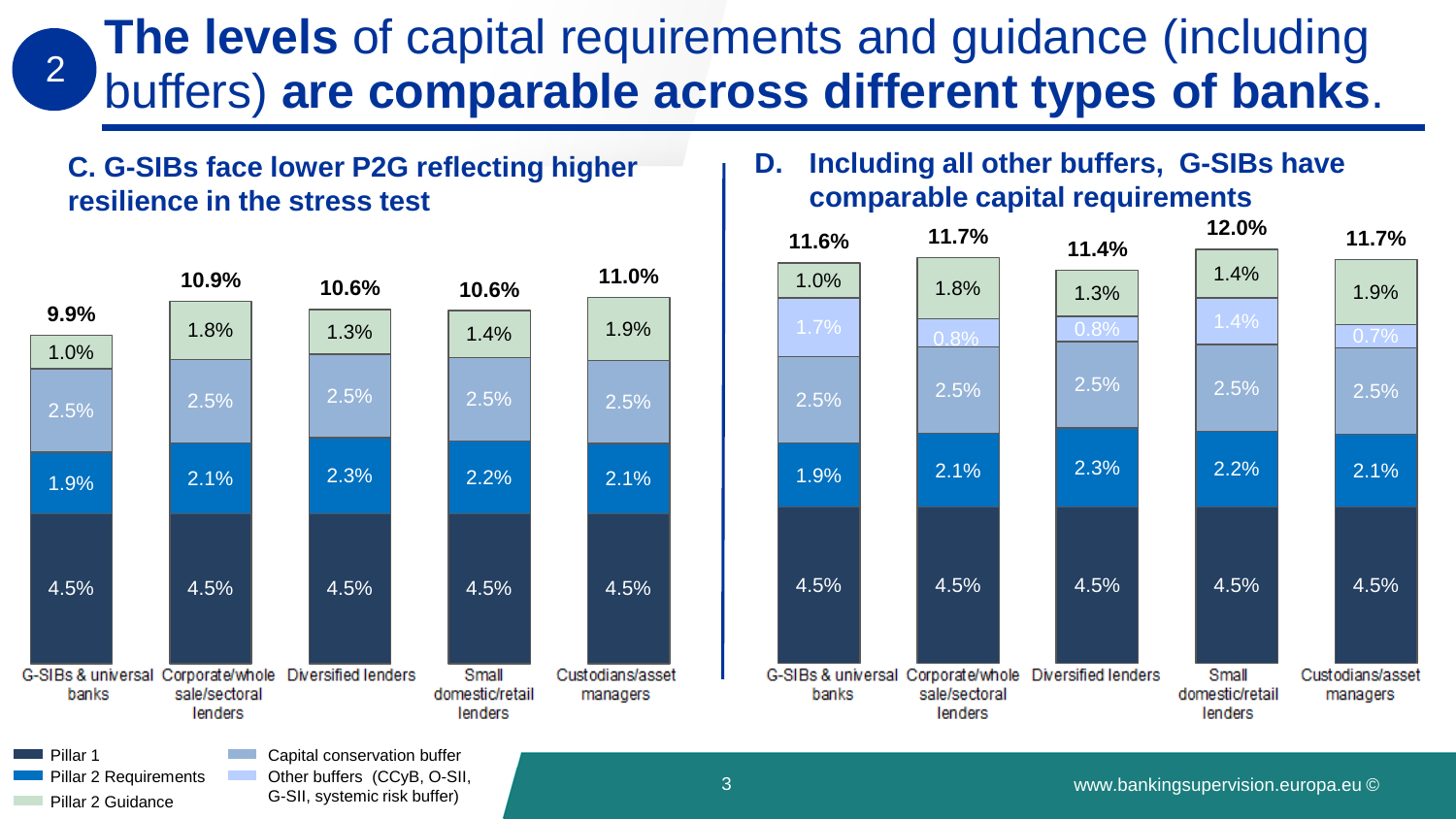#### **Most banks are capitalised above all CET1 requirements, buffers and guidance**. 2

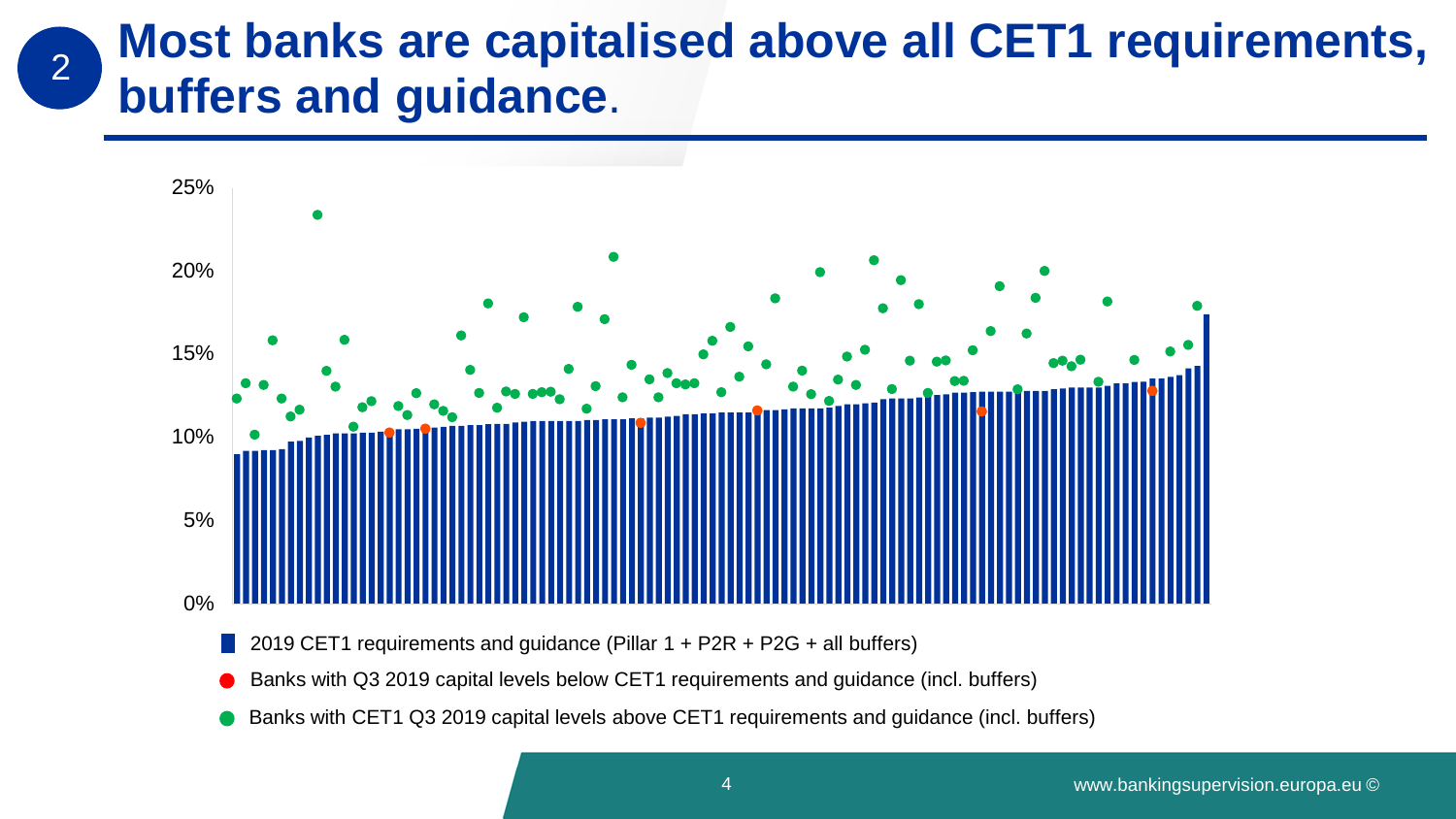Prominent areas of **supervisory concern include internal governance and operational risk...**

#### **A. Almost one third of all SREP qualitative measures show governance weakness**

3



#### **B. Internal Governance measures by area**

- **Three out of four banks scored 3 (76%, up from 67% in 2018)**
- **One out of five banks achieved a score 2 (18%, down from 25% in 2018)**

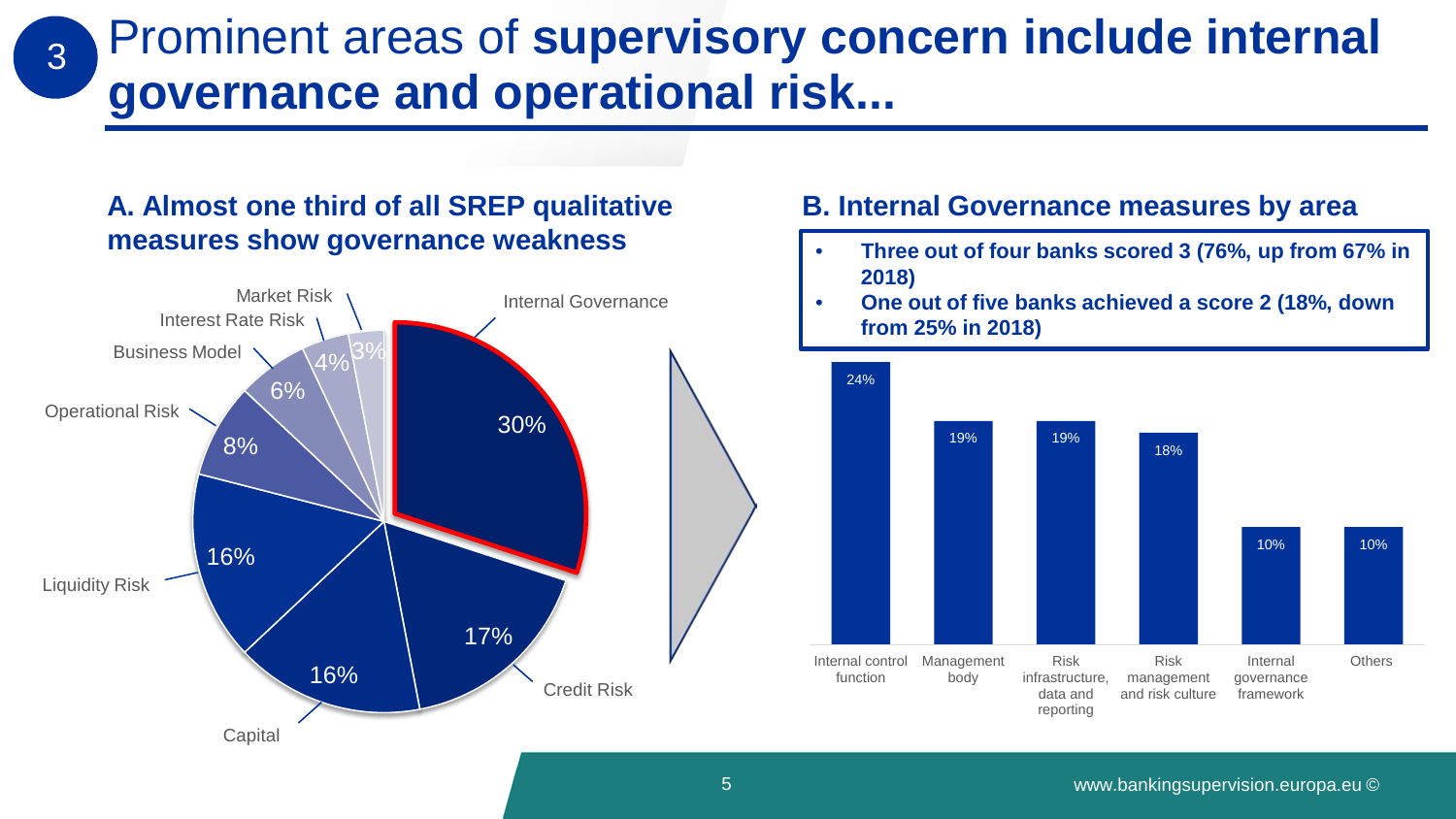## **…and low levels of profitability**.

#### **C. Many banks do not earn their cost of capital**

3

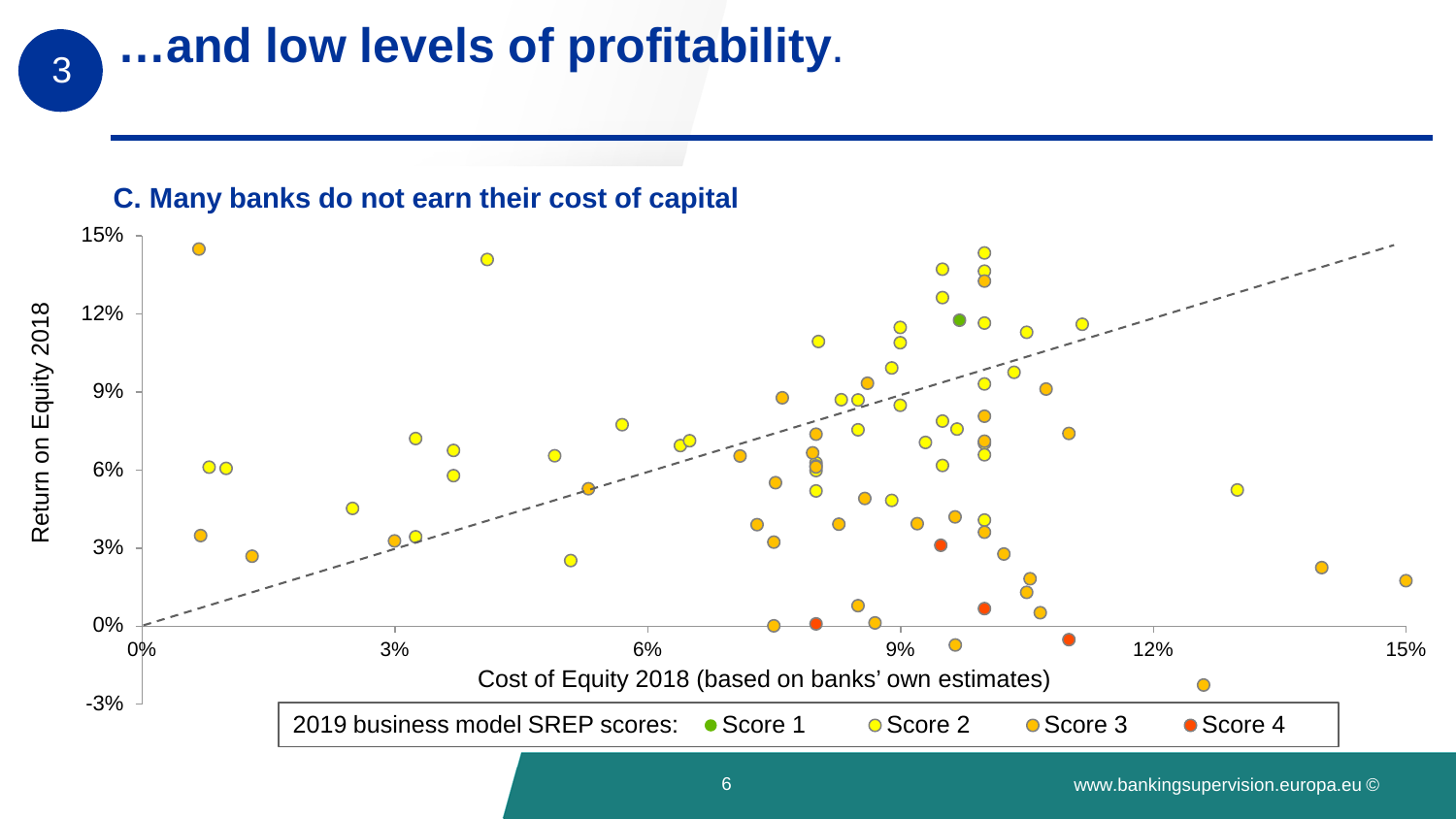## **Asset Quality has improved considerably** and future NPL reductions target older vintages.

**A. Banks have put a lot of effort into bringing down NPLs**

#### **B. Planned future reduction by sample of 32 banks with high levels of NPLs**